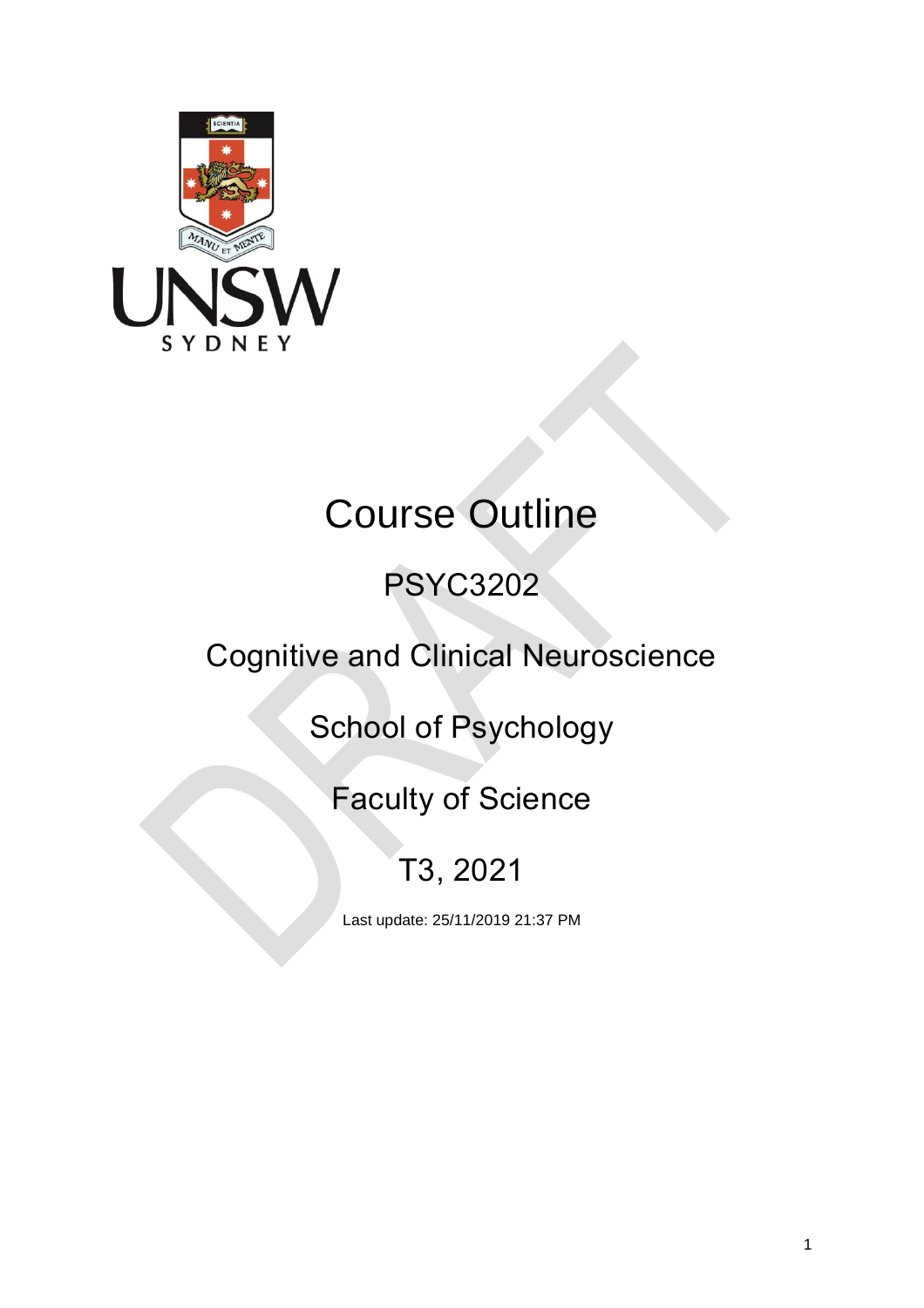## **1. Staff**

| <b>Position</b>    | <b>Name</b>                 | <b>Email</b>                        | <b>Consultation times</b><br>and locations |
|--------------------|-----------------------------|-------------------------------------|--------------------------------------------|
| Course<br>Convenor | Dr. Susanne Schweizer       | s.schweizer@unsw.edu.au             | Email or by<br>appointment<br>Mathews 906  |
| Lecturer           | Dr Louise Mewton            | louisem@unsw.edu.au                 | By appointment                             |
| Lecturer           | Dr Aliza Werner-Seidler     | a.werner-seidler@blackdog.org.au    | By appointment                             |
| Lecturer           | Dr Alicia Montgomery        | Alicia.Montgomery@health.nsw.gov.au | By appointment                             |
| Lecturer           | Dr Steve Kassem             | s.kassem@neura.edu.au               | By appointment                             |
| Lecturer           | <b>Prof Thomas Whitford</b> | t.whitford@unsw.edu.au              | By appointment                             |
| Lecturer           | Prof Richard Bryant         | r.bryant@unsw.edu.au                | By appointment                             |
| Lecturer           | Prof Kaarin Antsey          | k.anstey@unsw.edu.au                | By appointment                             |
| Lecturer           | Dr Alexis Whitton           | a.whitton@blackdog.org.au           | By appointment                             |
| Lecturer           | Prof Peter Lovibond         | p.lovibond@unsw.edu.au              | By appointment                             |
| Lecturer           | Dr Jack Andrews             | jack.andrews@unsw.edu.au            | By appointment                             |
| Tutor              | <b>Elizabeth Haris</b>      | e.haris@unsw.edu.au                 | By appointment                             |
| Tutor              | David Ng                    | david.ng2@unsw.edu.au               | By appointment                             |
| Tutor              | Savannah Minihan            | s.minihan@unsw.edu.au               | By appointment                             |

## **2. Course information**

| Units of credit:                     | 6                  |
|--------------------------------------|--------------------|
| Pre-requisite(s):                    | <b>PSYC2101</b>    |
| <b>Teaching times and locations:</b> | PSYC3202 Timetable |

#### **2.1 Course summary**

This course will provide an advanced coverage of major systems of the brain and how they are involved in both normal and abnormal functioning. The course will also cover theoretical models of the aetiology and neural mechanisms of clinical pathologies (such as anxiety, depression, addiction, psychosis) and cognition, and the research evidence supporting them. Research methods in Clinical and Cognitive Neuroscience, including experimental, analogue, genetic, imaging, longitudinal and epidemiological studies will be covered to outline the strengths and limitations of these techniques.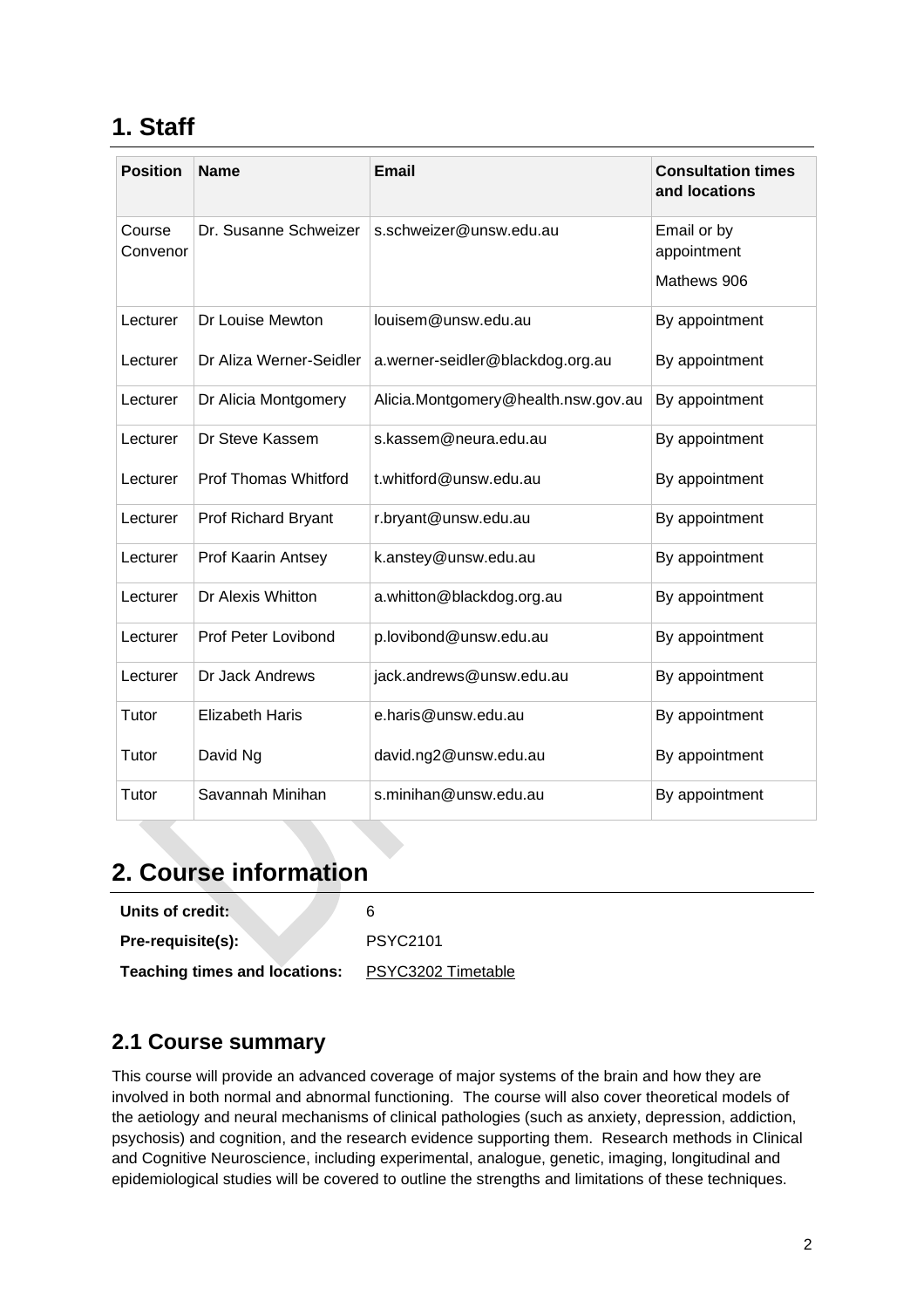The course will consider both normal and abnormal functioning from the perspective of neuroscience, and will therefore also expand and deepen your understanding of human experimental psychology and its neural basis, including behaviour, cognition, emotion and development.

#### **2.2 Course aims**

This course aims to convey current knowledge concerning the neural mechanisms of normal and abnormal functioning. Students will gain an enhanced understanding of research methods, theoretical models and current debates in Clinical and Cognitive Neuroscience. The course also aims to improve students' skills in critical thinking, conceptual analysis, and oral and written communication.

### **2.3 Course learning outcomes (CLO)**

At the successful completion of this course the student should be able to:

- 1. Identify major systems of the human brain and how they relate to normal and abnormal functioning.
- 2. Explain theoretical models of the aetiology and neural mechanisms of clinical pathologies and cognition and the research evidence supporting them.
- 3. Identify the contributions and limitations of different research methods in Clinical and Cognitive Neuroscience, including experimental, analogue and imaging studies.
- 4. Understand the contribution of different areas of psychology such as cognition, development and neuroscience to the understanding of normal and abnormal functioning.
- 5. Critically analyse research findings and theoretical claims in Clinical and Cognitive Neuroscience.
- 6. Demonstrate advanced oral and written communication skills.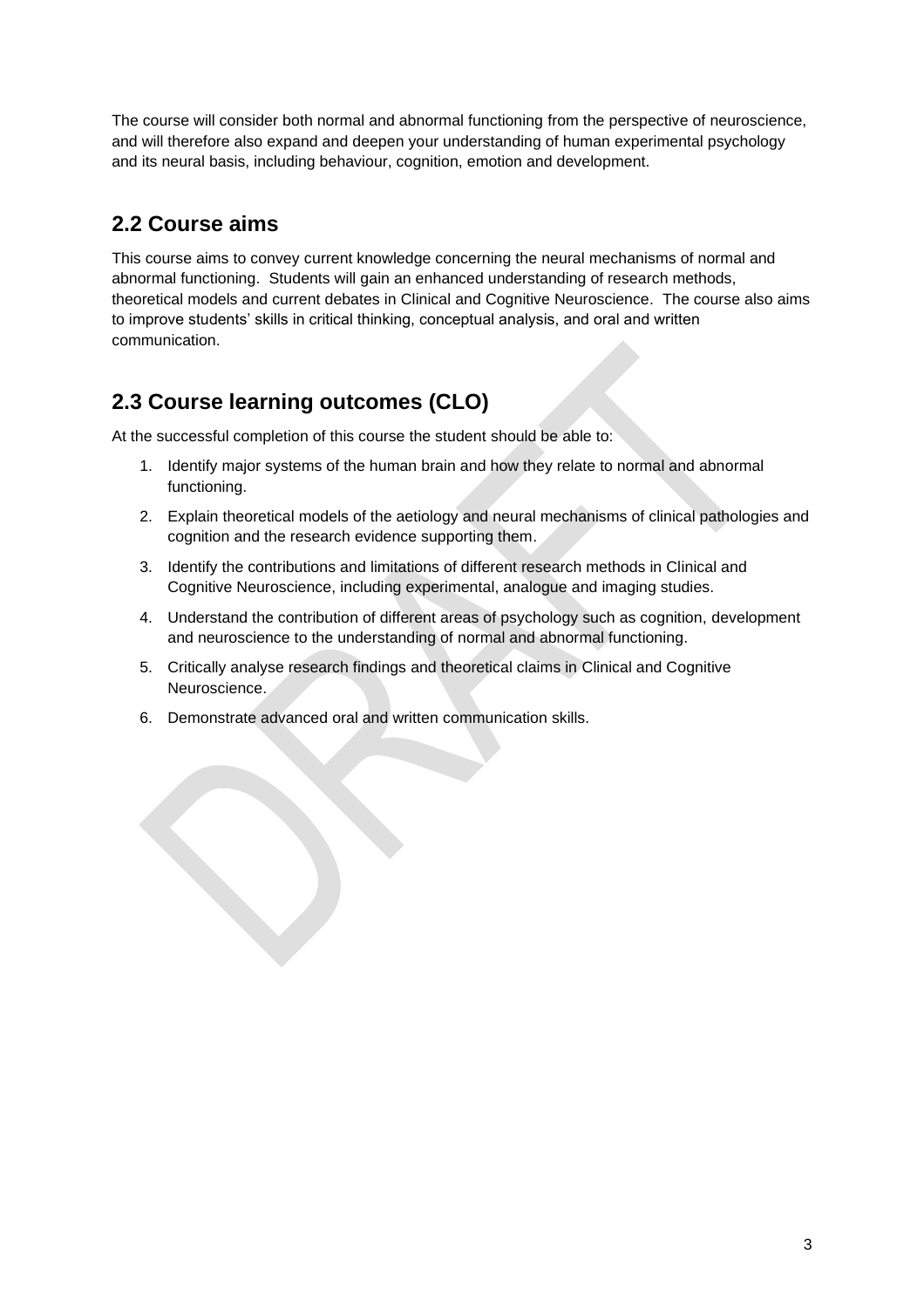|            | <b>Program Learning Outcomes</b>                       |                                                        |                                                        |                         |                                                           |                                                        |                                                                                     |
|------------|--------------------------------------------------------|--------------------------------------------------------|--------------------------------------------------------|-------------------------|-----------------------------------------------------------|--------------------------------------------------------|-------------------------------------------------------------------------------------|
| <b>CLO</b> | 1. Knowledge                                           | 2. Research<br>Methods                                 | 3. Critical Thinking<br><b>Skills</b>                  | 4. Values and<br>Ethics | 5. Communication,<br>Interpersonal and<br><b>Teamwork</b> | 6. Application                                         | <b>Assessment</b>                                                                   |
| 1.         | Lectures, tutorials,<br>readings, online<br>activities |                                                        |                                                        |                         |                                                           | Lectures, tutorials,<br>readings, online<br>activities | Tutorial preparation and<br>participation, mid-term test,,<br>Proposal, Final exam. |
| 2.         | Lectures, tutorials,<br>readings, online<br>activities | Lectures, tutorials,<br>readings, online<br>activities |                                                        |                         |                                                           |                                                        | Tutorial preparation and<br>participation, mid-term test,<br>Proposal, Final exam.  |
| 3.         | Lectures, tutorials,<br>readings, online<br>activities | Lectures, tutorials,<br>readings, online<br>activities |                                                        |                         |                                                           | Lectures, tutorials,<br>readings, online<br>activities | Tutorial preparation and<br>participation, mid-term test,<br>Proposal, Final exam.  |
| 4.         | Lectures, tutorials,<br>readings, online<br>activities | Lectures, tutorials,<br>readings, online<br>activities |                                                        |                         |                                                           | Lectures, tutorials,<br>readings, online<br>activities | Tutorial preparation and<br>participation, mid-term test,<br>Proposal, Final exam.  |
| 5.         | Lectures, tutorials,<br>readings, online<br>activities |                                                        | Lectures, tutorials,<br>readings, online<br>activities |                         |                                                           | Lectures, tutorials,<br>readings, online<br>activities | Tutorial preparation and<br>participation, mid-term test,<br>Proposal, Final exam.  |
| 6.         |                                                        |                                                        |                                                        |                         | Tutorials, readings                                       |                                                        | Tutorial preparation and<br>participation, Proposal.                                |

## **2.4 Relationship between course and program learning outcomes and assessments**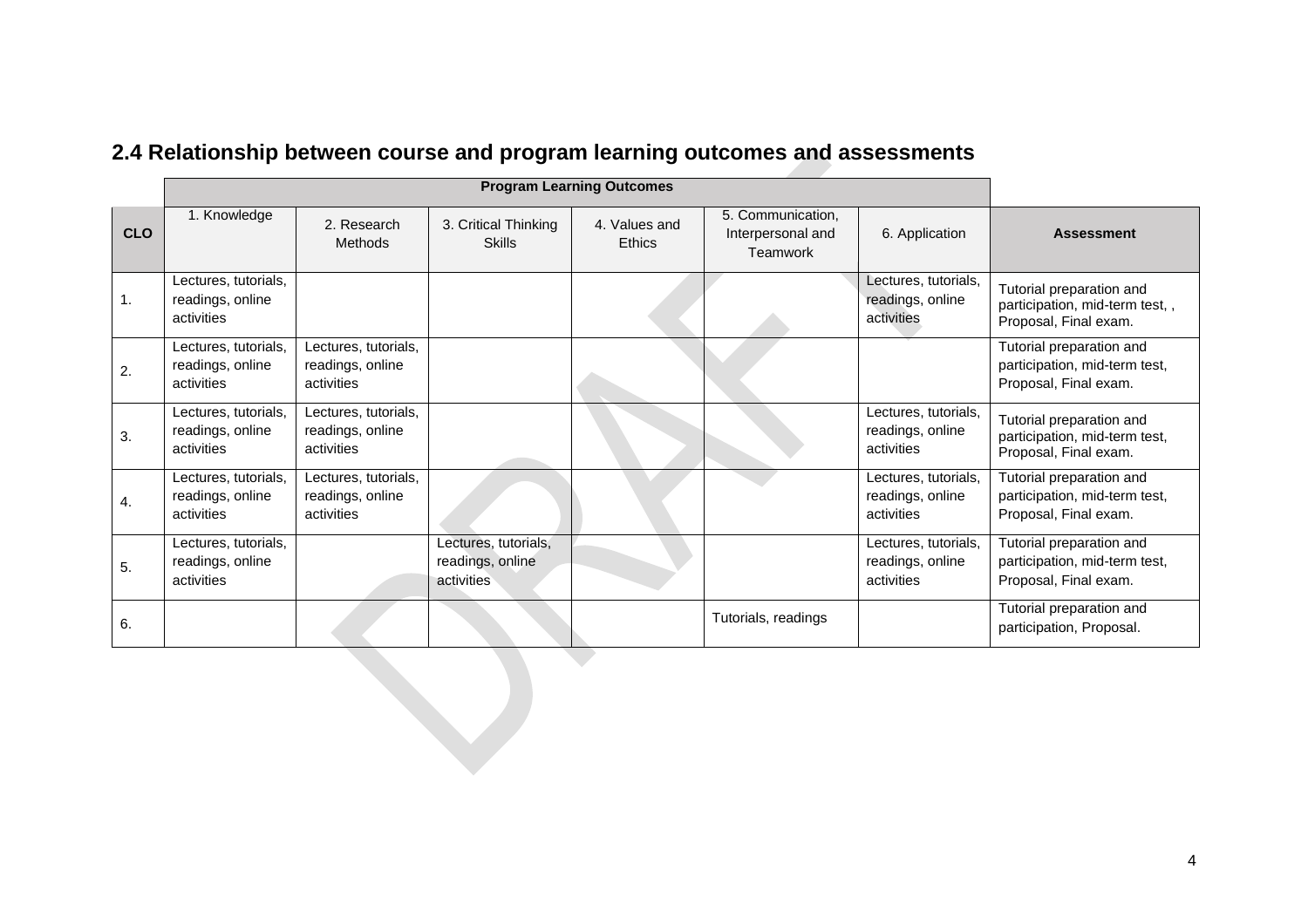## **3. Strategies and approaches to learning**

#### **3.1 Learning and teaching activities**

This course provides an advanced coverage of research and theory concerning the neural mechanisms of normal and abnormal functioning. It builds on, and assumes knowledge from, PSYC2101 Assessment, Personality and Psychopathology and PSYC2081 Learning and Physiological Psychology.

To achieve the course learning outcomes, you will need to attend the lectures and tutorials, read the prescribed articles prior to the tutorials, and engage actively with the material.

Lecture attendance is compulsory. The two lectures per week will be the main method for conveying core course content. The lectures will outline both normal and abnormal human behaviour from the perspective of neuroscience. For each topic we will consider relevant evidence and theoretical models. Examples will be selected to give you exposure to Clinical and Cognitive Neuroscience and the different types of experimental designs used in the field. Lecture slides and recordings will be made available online.

The weekly two-hour tutorials will focus on the course's core topics selected to expand on and provide alternative perspectives on the material covered in lectures. Tutorials will include brief oral presentations by students, followed by group discussion. The tutorials will provide an opportunity to deepen your understanding of theories and research in Clinical and Cognitive Neuroscience, to engage in critical discussion debate and active learning, and improve your skills in oral communication.

Online learning activities will complement material covered in the face to face lectures and tutorials.

The research proposal will allow you to apply your knowledge and skills to the design of a research study that will address an important question or gap in knowledge in Clinical and Cognitive Neuroscience, and to improve your written communication.

The mid-term test will provide you with feedback regarding your knowledge and understanding of the course material. The final exam will test all of the course learning outcomes, with an emphasis on conceptual understanding rather than rote learning.

#### **3.2 Expectations of students**

It is expected that students are aware of UNSW Assessment policy and understand how to apply for special consideration if they are unable to complete an assignment/exam due to illness and/or misadventure.

It is expected that students have read the School of Psychology Student Guide.

Tutorial Allocation: You must attend your allocated tutorial as scheduled in your university timetable. We will not permit permanent changes to tutorial allocations once enrolment closes. You may be permitted to arrange a one-off swap for medical or personal reasons. If you need to swap tutorials, you must email the tutor to arrange this.

Tutorial Attendance: to ensure students are consistently working towards achieving the foundational graduate competencies required by the APAC Accreditation Standards, attendance at tutorials is compulsory and will be recorded at the beginning of each tutorial. These Accreditation Standards are incorporated in Program and Course Learning Outcomes. Anyone who arrives more than 20 minutes late to a tutorial will be recorded as being absent from that tutorial. Attendance at 80% of tutorials is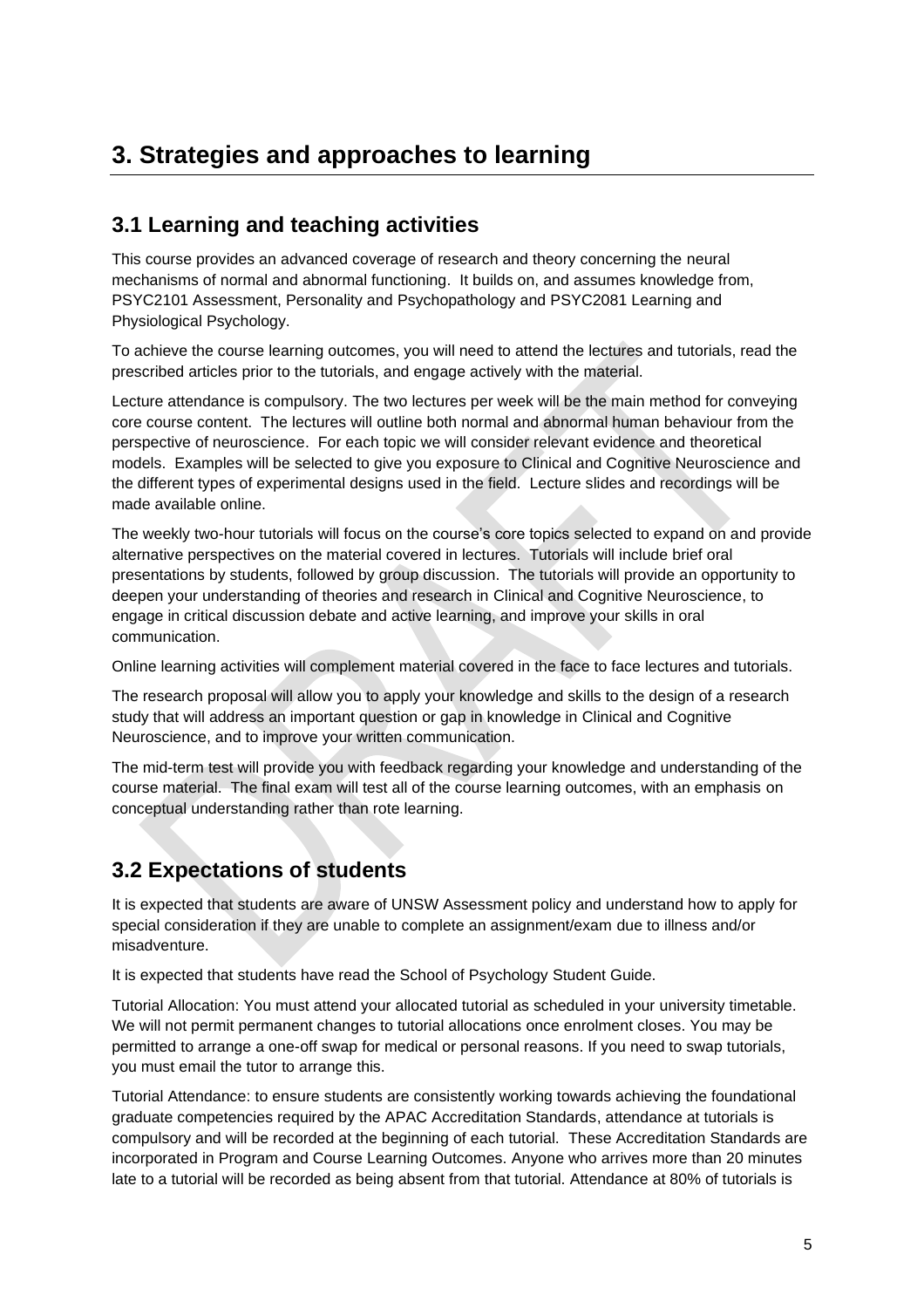required for eligibility to pass the course. If unable to attend a tutorial for medical or significant personal reasons, you must provide a medical certificate to your tutor. If you do not provide a certificate, you will be recorded as being absent from the tutorial.

NB: Attendance at face to face tutorials is essential in accordance with UNSW Assessment Implementation Procedure.

All news updates and announcements will be made on the 'Announcements' forum on the Moodle page and/or by email. It is the student's responsibility to check Moodle and their student emails regularly to keep up to date.

The final exam for this course will take place during the UNSW examinations period. Students should not arrange travel during the UNSW exam period until the date of the final exam has been released. Students who arrange travel prior to the release of the final exam date will not be granted consideration in the event they are scheduled to be out of country when the final exam is to occur. This is especially important for study abroad students – do not arrange travel home or elsewhere until the final exam date has been released.

Students registered with Disability Services must contact the course co-ordinator immediately if they intend to request any special arrangements for later in the course, or if any special arrangements need to be made regarding access to the course material. Letters of support must be emailed to the course coordinator as soon as they are made available.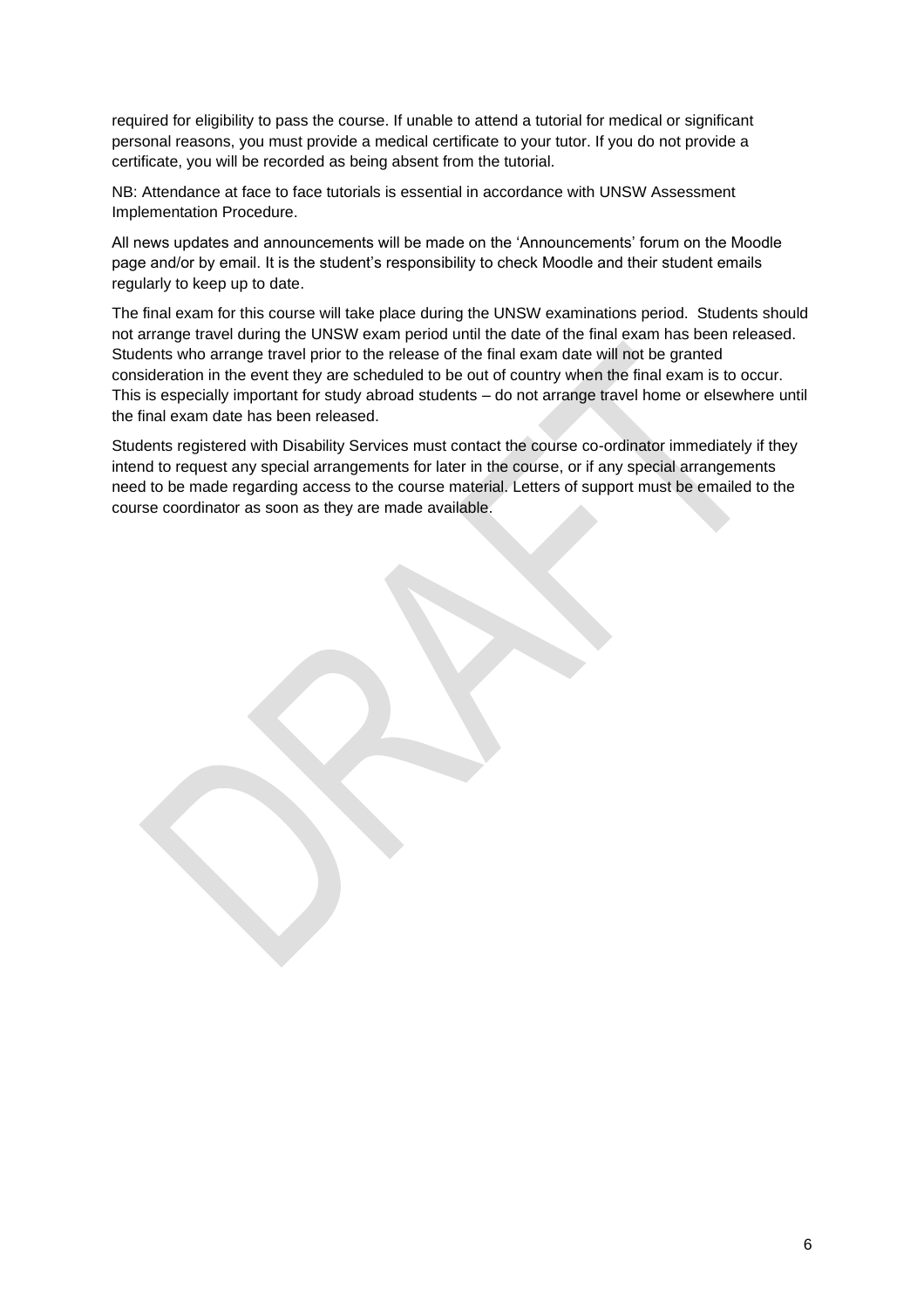#### **4. Course schedule and structure**

Each week this course typically consists of 2 hours of lecture material and 2-hour tutorials. Intermitentlly there will be additional online content. Students are expected to take an additional 6 hours each week of self-determined study to complete assessments, readings, and exam preparation.

| <b>Week</b>          | Lecture topic/s                                                                                      | <b>Tutorial/lab topics</b>                                                                                                                                                                                                              | <b>Online activities</b> | Self-determined<br>activities                 |
|----------------------|------------------------------------------------------------------------------------------------------|-----------------------------------------------------------------------------------------------------------------------------------------------------------------------------------------------------------------------------------------|--------------------------|-----------------------------------------------|
| Week 1<br>13/09/2021 | L1: Introduction<br>L2: Neuroanatomy                                                                 | No tutorial                                                                                                                                                                                                                             |                          | Readings, Assessment<br>preparation, Revision |
| Week 2<br>20/09/2021 | L3: Cognitive Neuroscience<br>L4: Neuroimaging methods                                               | No tutorial                                                                                                                                                                                                                             | Academic writing         | Readings, Assessment<br>preparation, Revision |
| Week 3<br>27/09/2021 | L5: The structure of psychopathology<br>L6: The brain in adolescence: Focus on social disorders      | Presentations on:<br>The social brain: Social<br>influences on mental<br>health<br>The stressed brain:<br>Focus on PTSD<br>The remembering brain:<br>Focus on memory biases<br>The disorganised brain:<br>Focus on thought<br>disorders |                          | Readings, Assessment<br>preparation, Revision |
| Week 4<br>04/10/2021 | The brain in childhood: Focus on autism<br>L7:<br>L8: The brain in older age: Focus on healthy aging | Presentations on:<br>The emotional brain:<br>Emotions & emotion<br>regulation<br>The anxious brain: Focus<br>on anxiety disorders<br>The sad brain: Focus on<br>depression                                                              |                          | Readings, Assessment<br>preparation, Revision |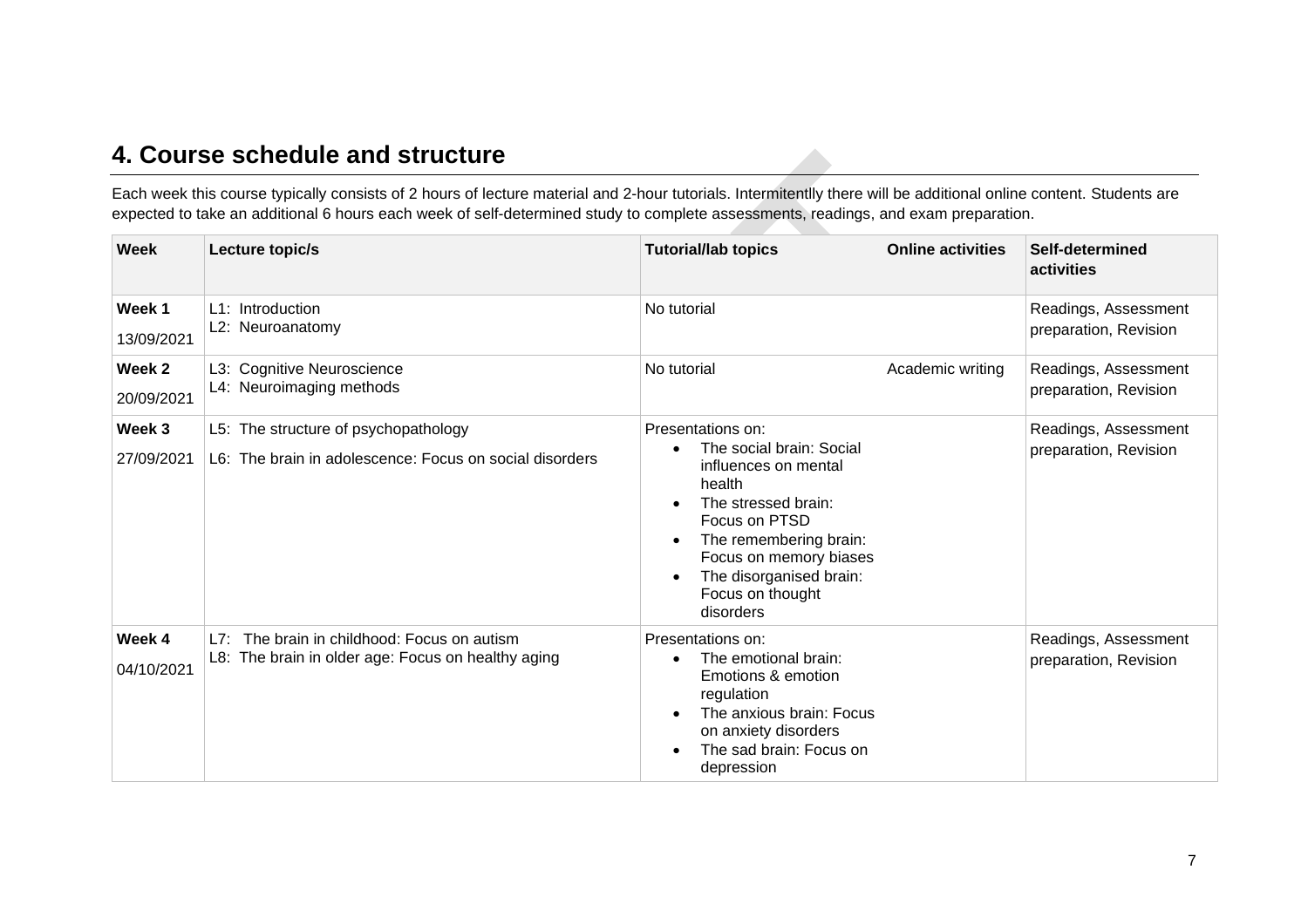| Week 5<br>11/10/2021  | L9: The social brain: Social influences on mental health<br>L10: The emotional brain: Emotions & emotion regulation | Presentations on:<br>The biased brain<br>Neuroscientifically<br>$\bullet$<br>informed treatments of<br>psychiatric disorders<br>The reward-processing<br>brain: Focus on addiction<br>The tired brain focus on<br>sleep disturbances in<br>mental health | Readings, Assessment<br>preparation, Revision |
|-----------------------|---------------------------------------------------------------------------------------------------------------------|----------------------------------------------------------------------------------------------------------------------------------------------------------------------------------------------------------------------------------------------------------|-----------------------------------------------|
| Week 6<br>18/10/2021  | FLEX WEEK- No lecture                                                                                               | FLEX WEEK - No tutorial                                                                                                                                                                                                                                  | Readings, Assessment<br>preparation, Revision |
| Week 7<br>25/10/2021  | L11: The anxious brain: Focus on anxiety disorders<br>L12: The reward-processing brain: Focus on addiction          | Presentations on:<br>The developing brain:<br>Child psychiatry with a<br>focus on ASD<br>The brain in<br>$\bullet$<br>adolescence: Focus on<br>social disorders<br>The aging brain: Healthy<br>ageing                                                    | Readings, Assessment<br>preparation, Revision |
| Week 8<br>01/11/2021  | L12: The sad brain: Focus on depression<br>L13: Neuroscientifically informed treatments                             | Proposal writing workshop: In this<br>workshop we will integrate the<br>student feedback to the proposals<br>working together to improve our<br>projects                                                                                                 | Readings, Assessment<br>preparation, Revision |
| Week 9<br>08/11/2021  | L14: The tired brain: Focus on sleep disturbances<br>L15: The stressed brain: Focus on PTSD                         | Revision tutorial - Please prepare<br>questions for this tutorial                                                                                                                                                                                        | Readings, Assessment<br>preparation, Revision |
| Week 10<br>15/11/2021 | L16: The remembering brain: Focus on memory biases<br>L17: The disorganised brain: Focus on thought disorders       | No tutorial                                                                                                                                                                                                                                              | Readings, Assessment<br>preparation, Revision |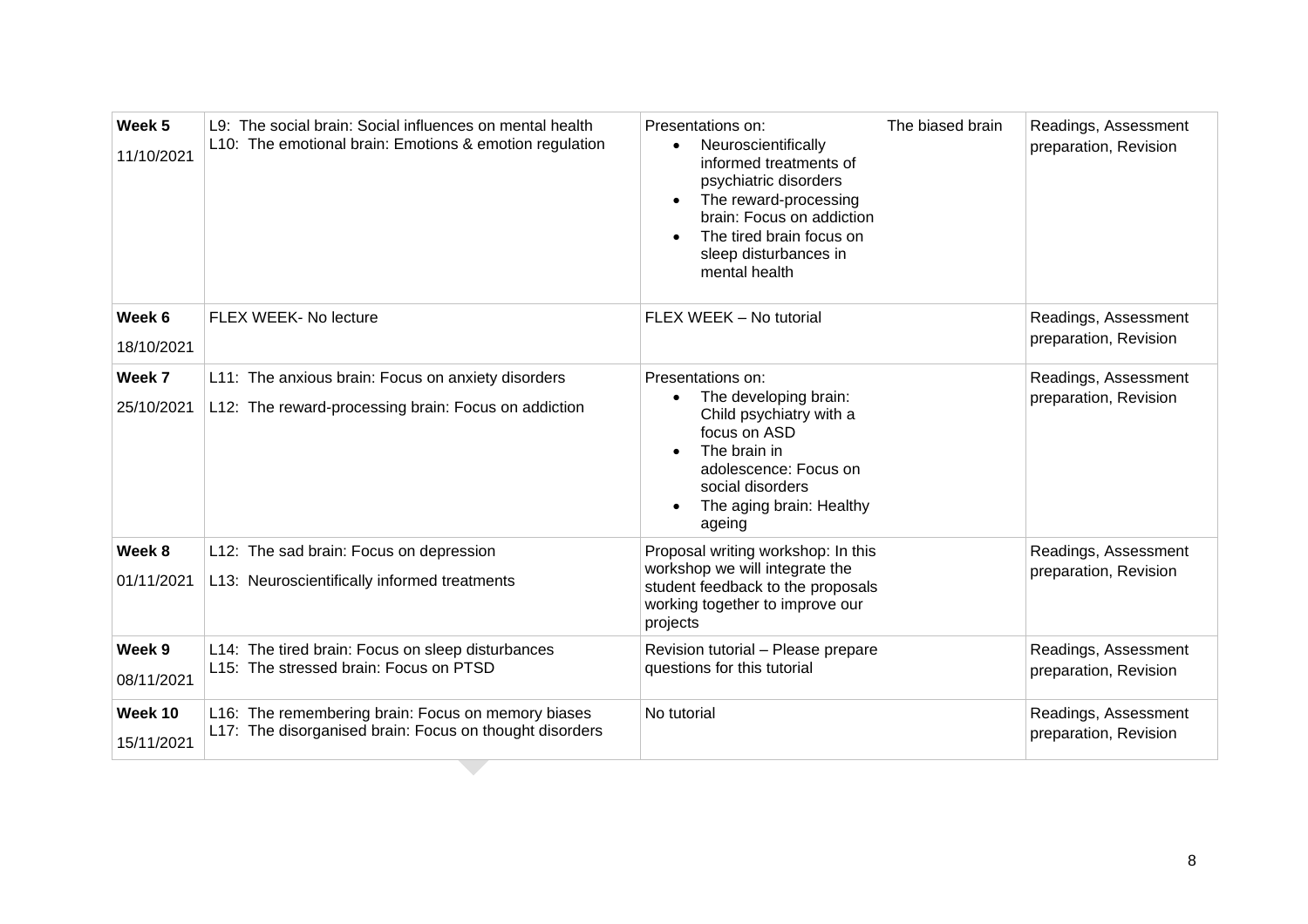| Study<br>period | Exam preparation |
|-----------------|------------------|
| 22/11/2021      |                  |
| Exam<br>period  | Exam preparation |
| 27/11/2021      |                  |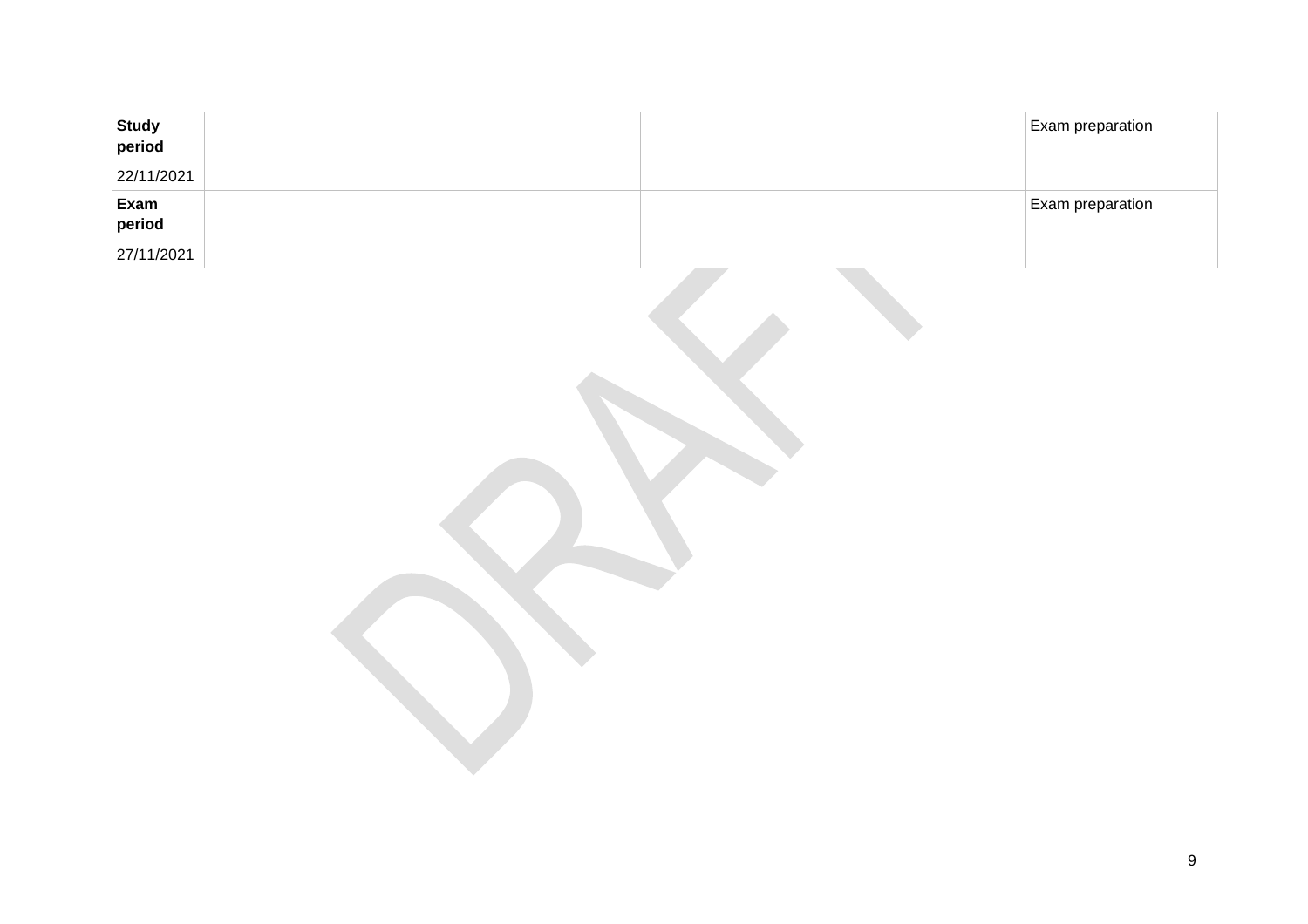## **5. Assessment**

#### **5.1 Assessment tasks**

All assessments in this course have been designed and implemented in accordance with UNSW Assessment Policy.

| <b>Assessment task</b>                                                      | Length     | Weight | <b>Mark</b> | Due date                                                                                                                                                                        |
|-----------------------------------------------------------------------------|------------|--------|-------------|---------------------------------------------------------------------------------------------------------------------------------------------------------------------------------|
| <b>Assessment 1: Tutorial preparation,</b><br>participation and peer review | 8 weeks    | 10%    | /100        | Weekly tutorial;<br>Peer-review<br>feedback due<br>Friday Week 7                                                                                                                |
| <b>Assessment 2: Proposal presentation</b>                                  | 10 minutes | 15%    | /100        | Submitted online: 6<br>days before tutorial<br>(e.g., Your<br>presentation is for<br>the Wed tutorial in<br>week 3. You need<br>to submit your<br>proposal on Thu of<br>week 2) |
| <b>Assessment 3: Research proposal</b>                                      | 2000 words | 35%    | /100        | Friday Week 9                                                                                                                                                                   |
| <b>Assessment 4: Final exam</b>                                             | 60 minutes | 40%    | /100        | Exam period                                                                                                                                                                     |

**Assessment 1: Tutorial participation & peer-review -** Attendance and active participation in tutorials is an important component of the course. Students will be expected to watch **all presentations for that weeks tutorial ahead of the tutorial and prepare questions relating to those presentations**. The presentators will chair the discussion pertaining to their presentation.

In addition to tutorial assessment 1 requires students to provide feedback to one of their students on their proposal draft. All students submit their **draft proposal by Monday week 7 and feedback is due on Friday of week 7**. Each student will have to provide at least 100 words feedback per assessment category.

**Assessment 2: Proposal presentations –** One week before the relevant tutorial students post their research proposal presentations. The proposal presentations should focus on the background rationale for their proposal and their proposed study design. **Note presentation date will be considered in the assessment (i.e., earlier presentations will NOT be disadvantaged).**

**Assessment 3: Research Proposal-** Students will submit via Turnitin a 2000-word APA research proposal in the style of a grant application that is due in week 10. The proposal is worth 35% of the overall mark in the course. Further information on the format and approach for the research proposal will be provided to students closer to the release date of the assessment. Feedback will be provided online via Moodle no longer than 10 working days from the due date. Any assessments submitted after feedback is returned to students will not be marked and will receive a grade of 0.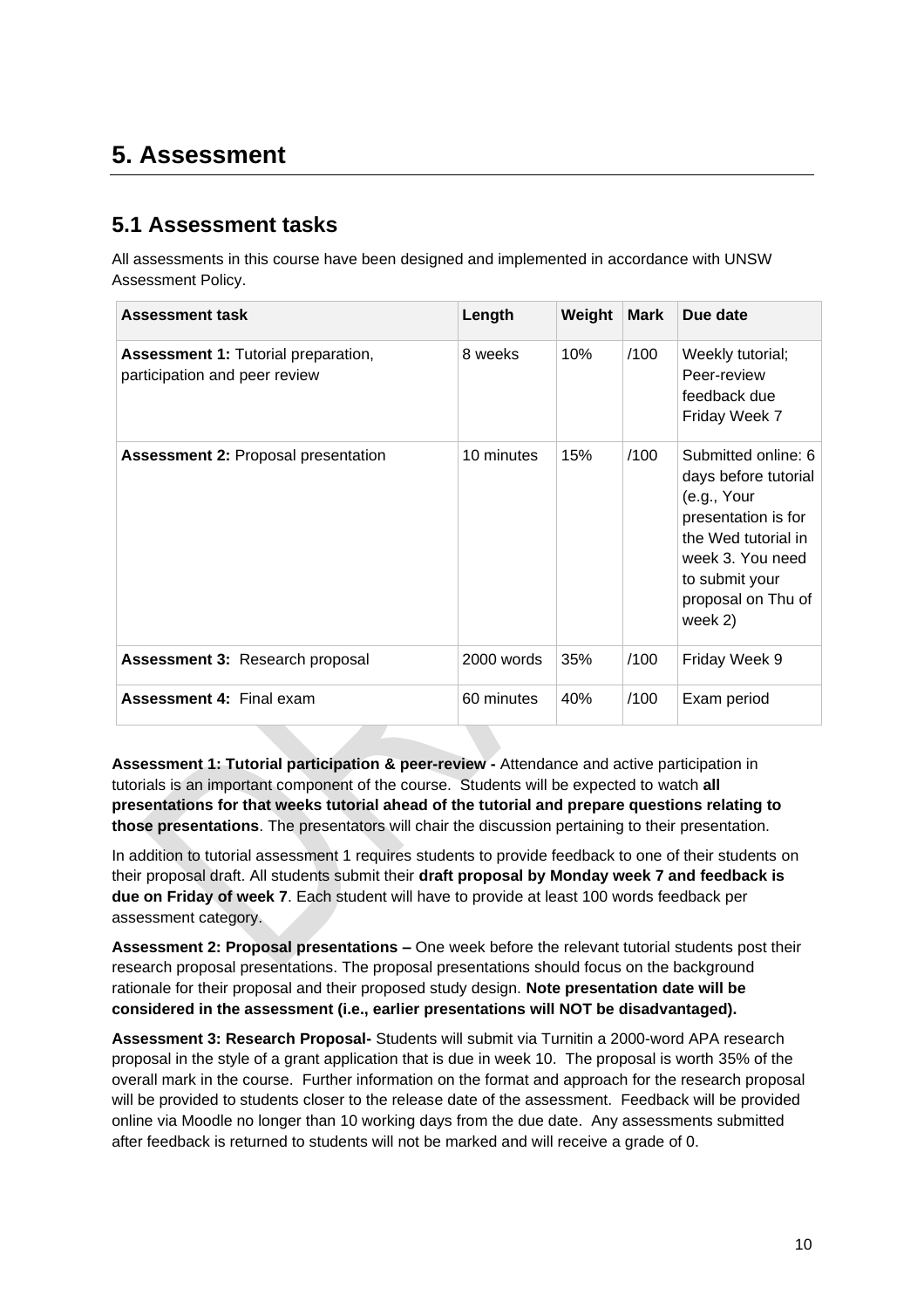**Assessment 4: Final exam-** The 1-hour final exam will consist of 30 multiple choice questions (75%) and 1 short answer question (25%). The exam will be scheduled during the official examination period.

**UNSW grading system:** <https://student.unsw.edu.au/grades>

**UNSW assessment policy:** <https://student.unsw.edu.au/assessment>

#### **5.2 Assessment criteria and standards**

Further details and marking criteria for each assessment will be provided to students closer to the assessment release date (see 4.1: UNSW Assessment Design Procedure).

#### **5.3 Submission of assessment tasks**

**Written assessments:** In accordance with UNSW Assessment Policy written pieces of assessment must be submitted online via Turnitin. No paper or emailed copies will be accepted.

**Late penalties**: deduction of marks for late submissions will be in accordance with School policy (see: [Psychology Student Guide\)](https://moodle.telt.unsw.edu.au/mod/resource/view.php?id=1630526).

**Special Consideration:** Students who are unable to complete an assessment task by the assigned due date can apply for special consideration. Students should also note that UNSW has a Fit to Sit/Submit rule for all assessments. If a student wishes to submit an application for special consideration for an exam or assessment, the application must be submitted prior to the start of the exam or before an assessment is submitted. If a student sits the exam/submits an assignment, they are declaring themselves well enough to do so and are unable to subsequently apply for special consideration. If a student becomes ill on the day of the exam, they must provide evidence dated within 24 hours of the exam, with their application.

Special consideration applications must be submitted to the online portal along with Third Party supporting documentation. Students who have experienced significant illness or misadventure during the assessment period may be eligible. Only circumstances deemed to be outside of the student's control are eligible for special consideration. Except in unusual circumstances, the duration of circumstances impacting academic work must be more than 3 consecutive days, or a total of 5 days within the teaching period. If the special consideration application is approved, students may be given an extended due date, or an alternative assessment/supplementary examination may be set. For more information see [https://student.unsw.edu.au/special-consideration.](https://student.unsw.edu.au/special-consideration)

**Alternative assessments**: will be subject to approval and implemented in accordance with UNSW Assessment Implementation Procedure.

**Supplementary examinations:** will be made available for students with approved special consideration application and implemented in accordance with UNSW Assessment Policy.

#### **5.4. Feedback on assessment**

Feedback on all pieces of assessment in this course will be provided in accordance with UNSW Assessment Policy.

| <b>Assessment</b>      | When                  | Who           | Where       | How           |
|------------------------|-----------------------|---------------|-------------|---------------|
| Tutorial participation | During tutorial       | Tutor & peers | In tutorial | Verbal/Moodle |
| Research proposal      | 10 days from due date | Markers       | Online      | Moodle        |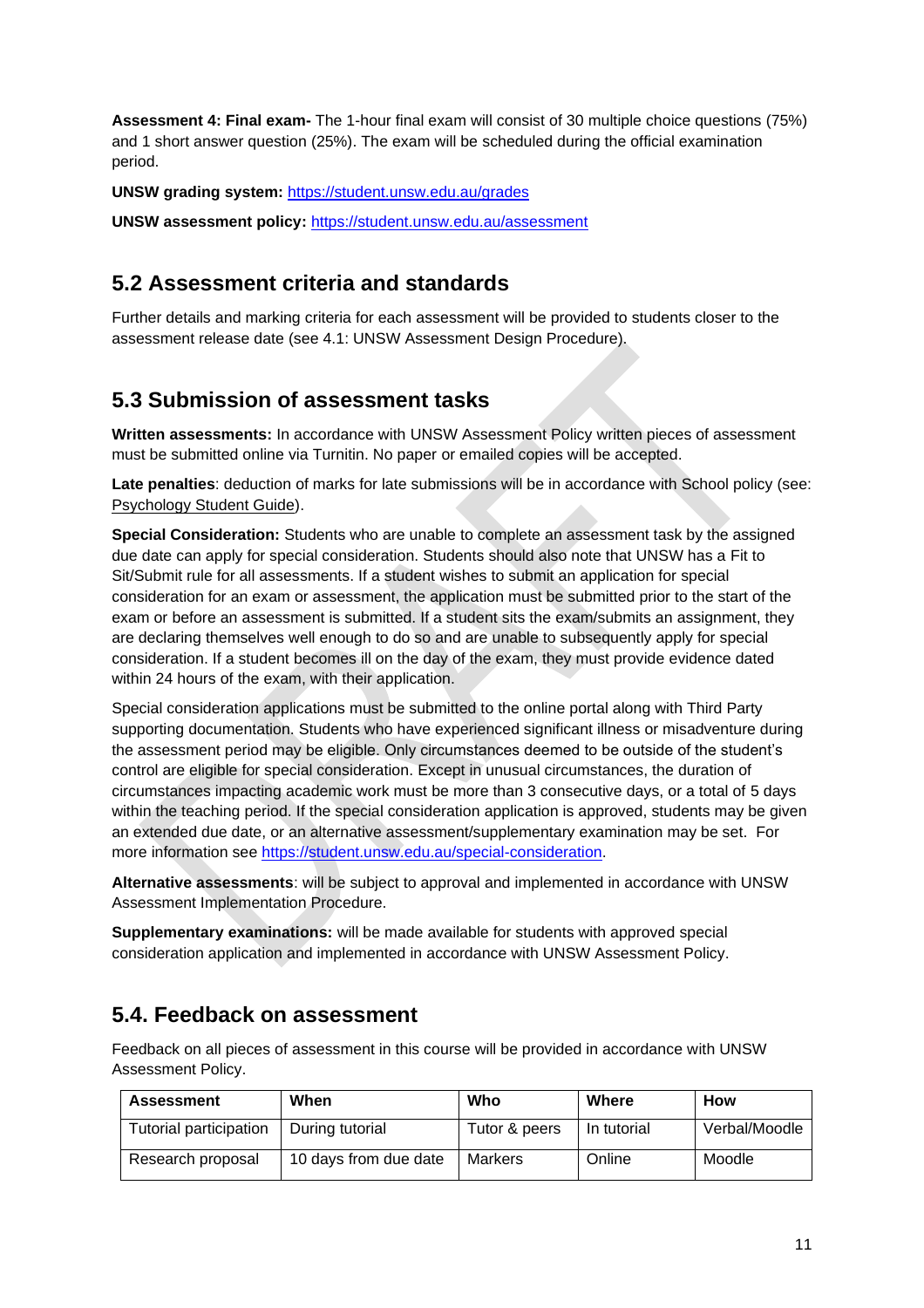| $-$<br>nvnm<br>exam | N/A | N/A | $\blacksquare$<br>N/A | N/A |
|---------------------|-----|-----|-----------------------|-----|
|                     |     |     |                       |     |

## **6. Academic integrity, referencing and plagiarism**

The APA (7<sup>th</sup> edition) referencing style is to be adopted in this course.  $\,$  Students should consult the publication manual itself (rather than third party interpretations of it) in order to properly adhere to APA style conventions. Students do not need to purchase a copy of the manual, it is available in the library or online. This resource is used by assessment markers and should be the only resource used by students to ensure they adopt this style appropriately: **[APA 7th edition.](http://www.apastyle.org/manual/index.aspx)**

**Referencing** is a way of acknowledging the sources of information that you use to research your assignments. You need to provide a reference whenever you draw on someone else's words, ideas or research. Not referencing other people's work can constitute plagiarism.

Further information about referencing styles can be located at <https://student.unsw.edu.au/referencing>

**Academic integrity** is fundamental to success at university. Academic integrity can be defined as a commitment to six fundamental values in academic pursuits**:** honesty, trust, fairness, respect, responsibility and courage.<sup>1</sup> At UNSW, this means that your work must be your own, and others' ideas should be appropriately acknowledged. If you don't follow these rules, plagiarism may be detected in your work.

Further information about academic integrity and **plagiarism** can be located at:

- The *Current Students* site <https://student.unsw.edu.au/plagiarism>*,* and
- The *ELISE* training site <http://subjectguides.library.unsw.edu.au/elise/presenting>

The *Conduct and Integrity Unit* provides further resources to assist you to understand your conduct obligations as a student: [https://student.unsw.edu.au/conduct.](https://student.unsw.edu.au/conduct)

| <b>Textbook</b>                   | Nil                                                                        |
|-----------------------------------|----------------------------------------------------------------------------|
| <b>Course information</b>         | Available on Moodle                                                        |
| <b>Required readings</b>          | School of Psychology Student Guide.<br>Weekly readings available on Moodle |
| <b>Recommended internet sites</b> | <b>UNSW Library</b>                                                        |
|                                   | <b>UNSW Learning centre</b>                                                |
|                                   | <b>ELISE</b>                                                               |
|                                   | <b>Turnitin</b>                                                            |
|                                   | <b>Student Code of Conduct</b>                                             |
|                                   | Policy concerning academic honesty                                         |
|                                   | <b>Email policy</b>                                                        |

## **7. Readings and resources**

 $^{\text{1}}$  International Center for Academic Integrity, 'The Fundamental Values of Academic Integrity', T. Fishman (ed), Clemson University, 2013.